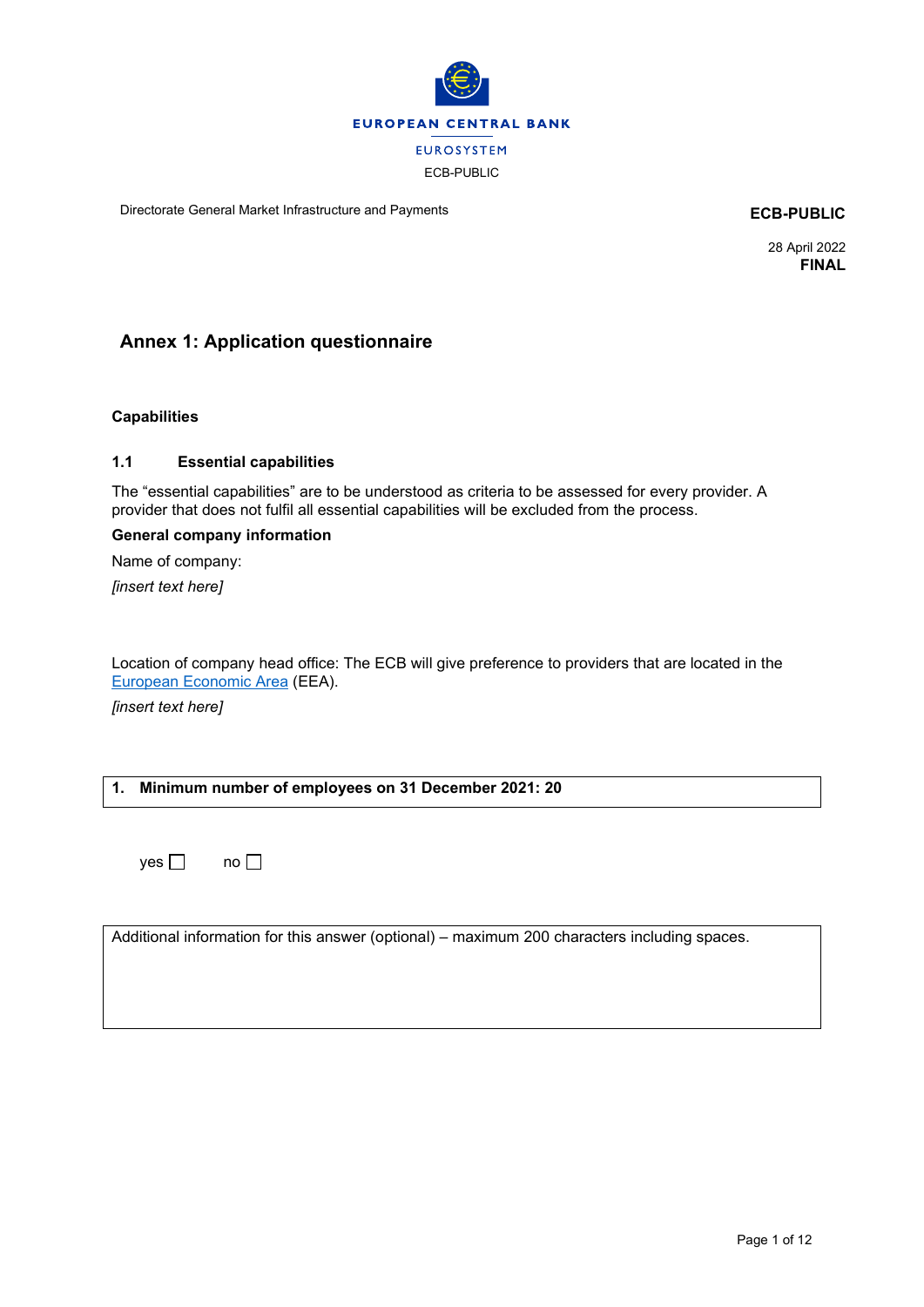

**2. Minimum annual revenue in 2021: €500,000**

| yes $\Box$    | no $\Box$                                                                                    |
|---------------|----------------------------------------------------------------------------------------------|
|               | Additional information for this answer (optional) – maximum 200 characters including spaces. |
| 3.            | Minimum number of products (owned or contributed to) in the area of retail payments: 1       |
| yes $\square$ | no                                                                                           |
|               | Additional information for this answer (optional) – maximum 200 characters including spaces. |

**4. Offering a solution that protects personal data and complies with existing Data Protection Regulation (GDPR)**

 $Yes \Box$  No  $\Box$ 

Additional information for this answer (optional) – maximum 200 characters including spaces.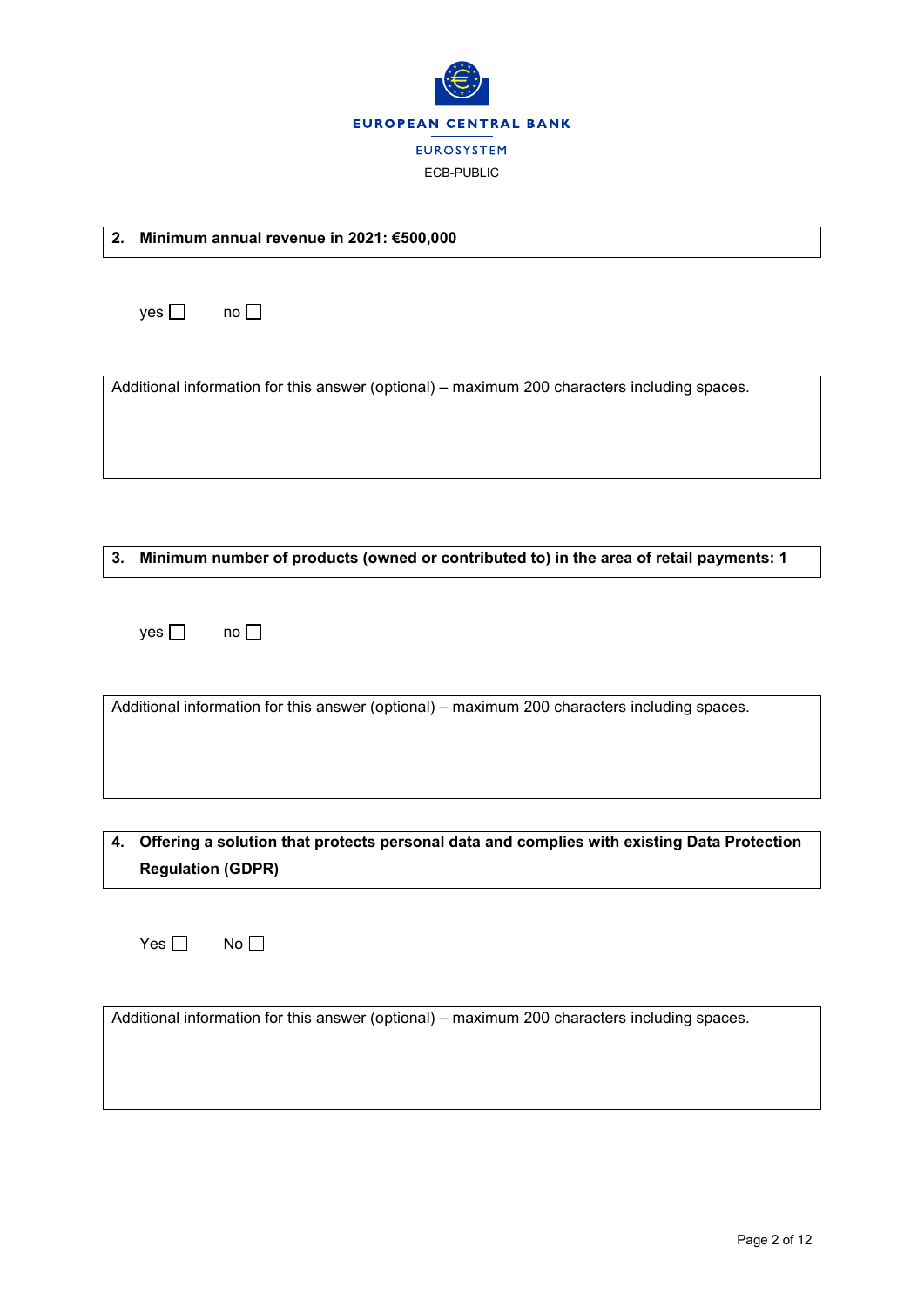

#### **1.2 Specific capabilities**

The "specific capabilities" are to be understood as capabilities which companies fulfil in addition to the essential capabilities.

Later in the evaluation process, the Eurosystem will agree on the different use cases to be explored in the front-end prototyping activities. For each use case, a sub-set of specific capabilities will be assessed.

Not all specific capabilities have to be fulfilled by a company to be considered for the front-end prototyping activities.

Companies will be selected according to how well they match these specific use cases according to the specific capabilities.

Not all specific capabilities will necessarily be reflected in all use cases, and one specific capability can be relevant for multiple use cases.

The evaluation of capabilities will take into account the experience and ability to deliver a specific capability. Experience is subdivided into "commercially deployed" and "prototyping/explorative experience" and is to be understood as a backward-looking proof of expertise but should not be seen as a precondition for the ability to deliver. Companies providing compelling arguments on their ability to deliver without specific experience, will also be considered in the final selection.

| 1. Offering payment accounts to users |
|---------------------------------------|
|                                       |

Commercially deployed  $\Box$  Prototyping/explorative experience  $\Box$  Ability to deliver  $\Box$ 

Additional information for this answer (e.g. products, contribution to products with explanation of the degree of involvement) – maximum 1000 characters including spaces.

**2. Linking payment solutions to account systems (via APIs)**

Commercially deployed  $\Box$  Prototyping/explorative experience  $\Box$  Ability to deliver  $\Box$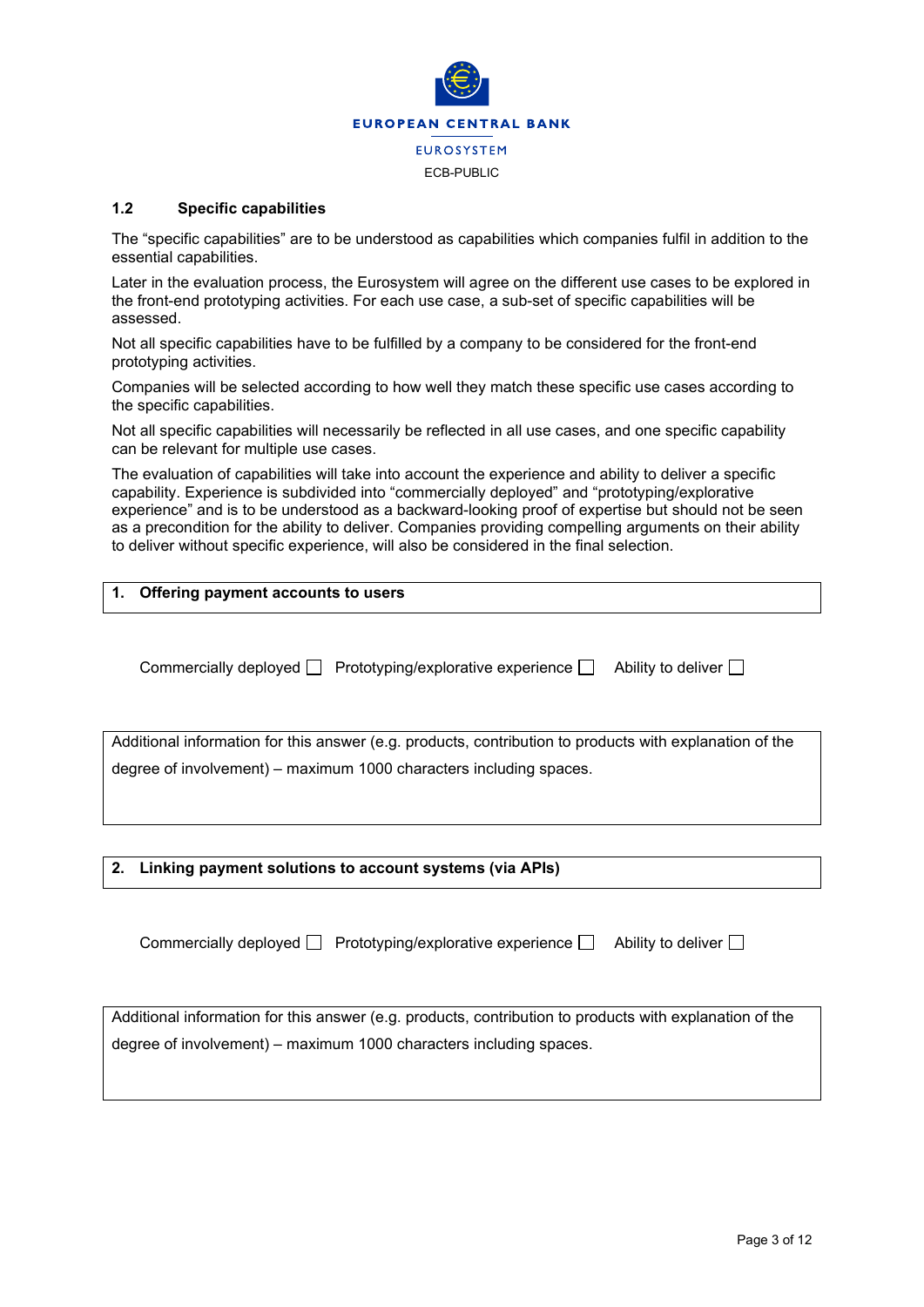

| 3.<br>Offering payment solutions involving secure elements                                                                                                                    |
|-------------------------------------------------------------------------------------------------------------------------------------------------------------------------------|
| Commercially deployed $\Box$ Prototyping/explorative experience $\Box$<br>Ability to deliver $\Box$                                                                           |
| Additional information for this answer (e.g. products, contribution to products with explanation of the<br>degree of involvement) - maximum 1000 characters including spaces. |
| Providing open-loop payment solutions<br>4.                                                                                                                                   |
| Commercially deployed $\Box$ Prototyping/explorative experience $\Box$<br>Ability to deliver $\square$                                                                        |
| Additional information for this answer (e.g. products, contribution to products with explanation of the<br>degree of involvement) - maximum 1000 characters including spaces. |
| Providing closed-loop payment solutions<br>5.                                                                                                                                 |
| Ability to deliver $\square$<br>Commercially deployed $\Box$ Prototyping/explorative experience $\Box$                                                                        |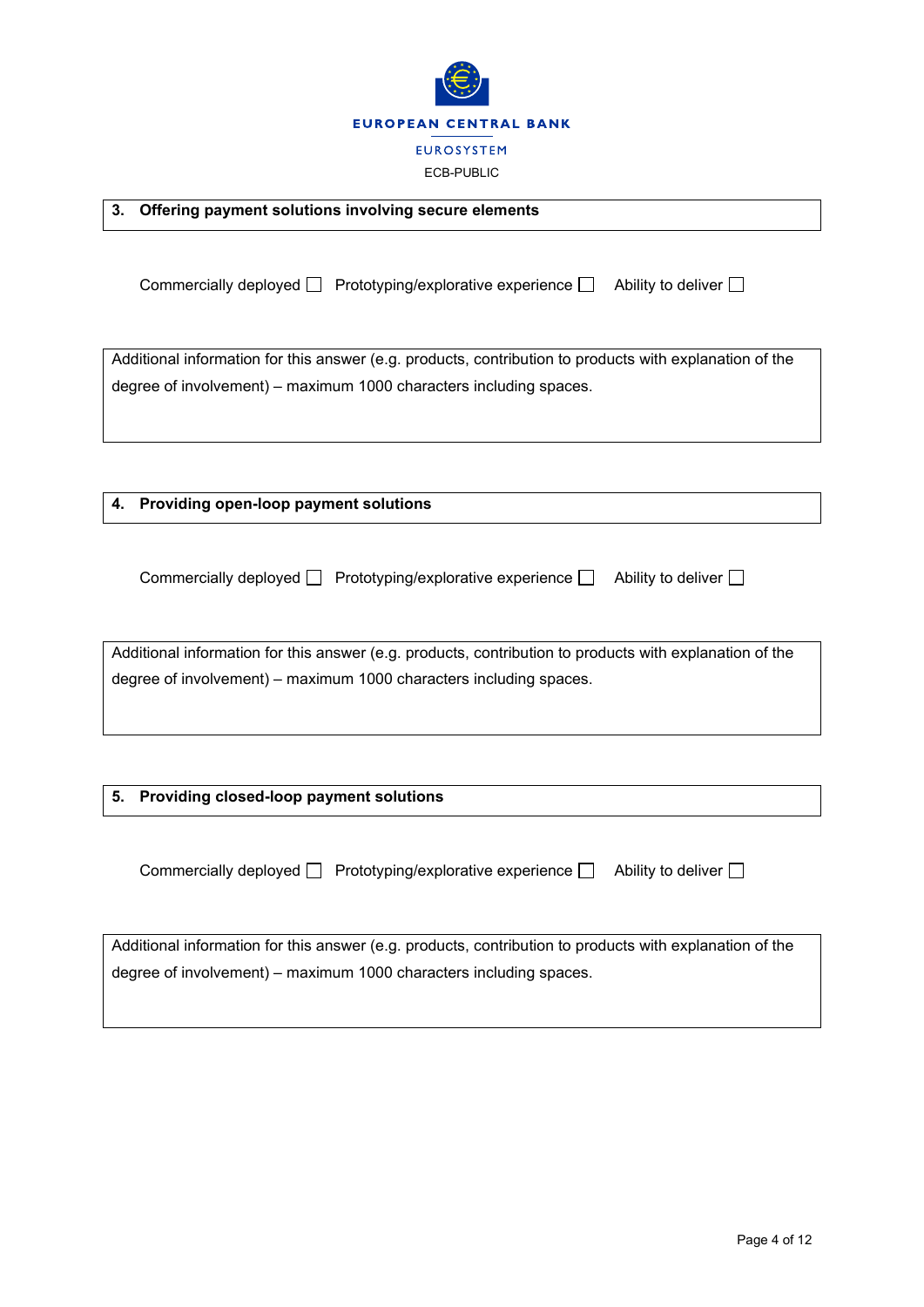

|  | 6. Onboarding/registering as well as offboarding/deregistering end-users |  |  |  |
|--|--------------------------------------------------------------------------|--|--|--|
|--|--------------------------------------------------------------------------|--|--|--|

Commercially deployed  $\Box$  Prototyping/explorative experience  $\Box$  Ability to deliver  $\Box$ 

Additional information for this answer (e.g. products, contribution to products with explanation of the degree of involvement) – maximum 1000 characters including spaces.

**7. Conducting KYC/AML/CFT checks**

Commercially deployed  $\Box$  Prototyping/explorative experience  $\Box$  Ability to deliver  $\Box$ 

Additional information for this answer (e.g. products, contribution to products with explanation of the degree of involvement) – maximum 1000 characters including spaces.

## 8. **Authentication: multi-factor authentication**

Commercially deployed  $\Box$  Prototyping/explorative experience  $\Box$  Ability to deliver  $\Box$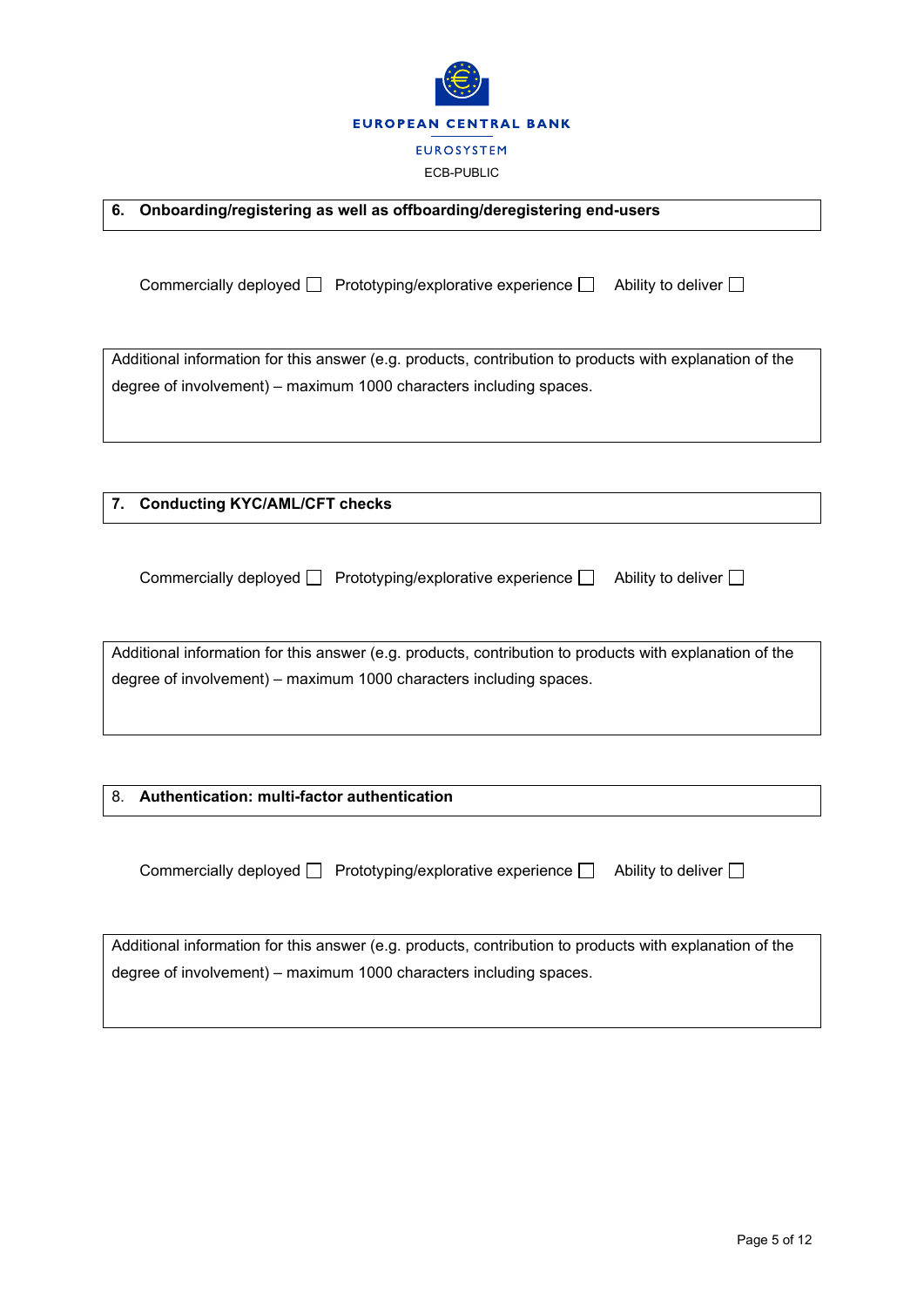

|  | 9. Authentication: payment solution that has an integration with eID |  |  |
|--|----------------------------------------------------------------------|--|--|
|--|----------------------------------------------------------------------|--|--|

Commercially deployed  $\Box$  Prototyping/explorative experience  $\Box$  Ability to deliver  $\Box$ 

Additional information for this answer (e.g. products, contribution to products with explanation of the degree of involvement) – maximum 1000 characters including spaces.

| 10. Offering a payment solution where several consecutive payments can be settled, using a |
|--------------------------------------------------------------------------------------------|
| secure element, without having to connect to an online system                              |

| Commercially deployed $\Box$ Prototyping/explorative experience $\Box$ | Ability to deliver $\Box$ |
|------------------------------------------------------------------------|---------------------------|
|                                                                        |                           |

Additional information for this answer (e.g. products, contribution to products with explanation of the degree of involvement) – maximum 1000 characters including spaces.

11. **Providing seamless payment processes at the point of interaction, both from data transmission and user experience point of view**

Commercially deployed  $\Box$  Prototyping/explorative experience  $\Box$  Ability to deliver  $\Box$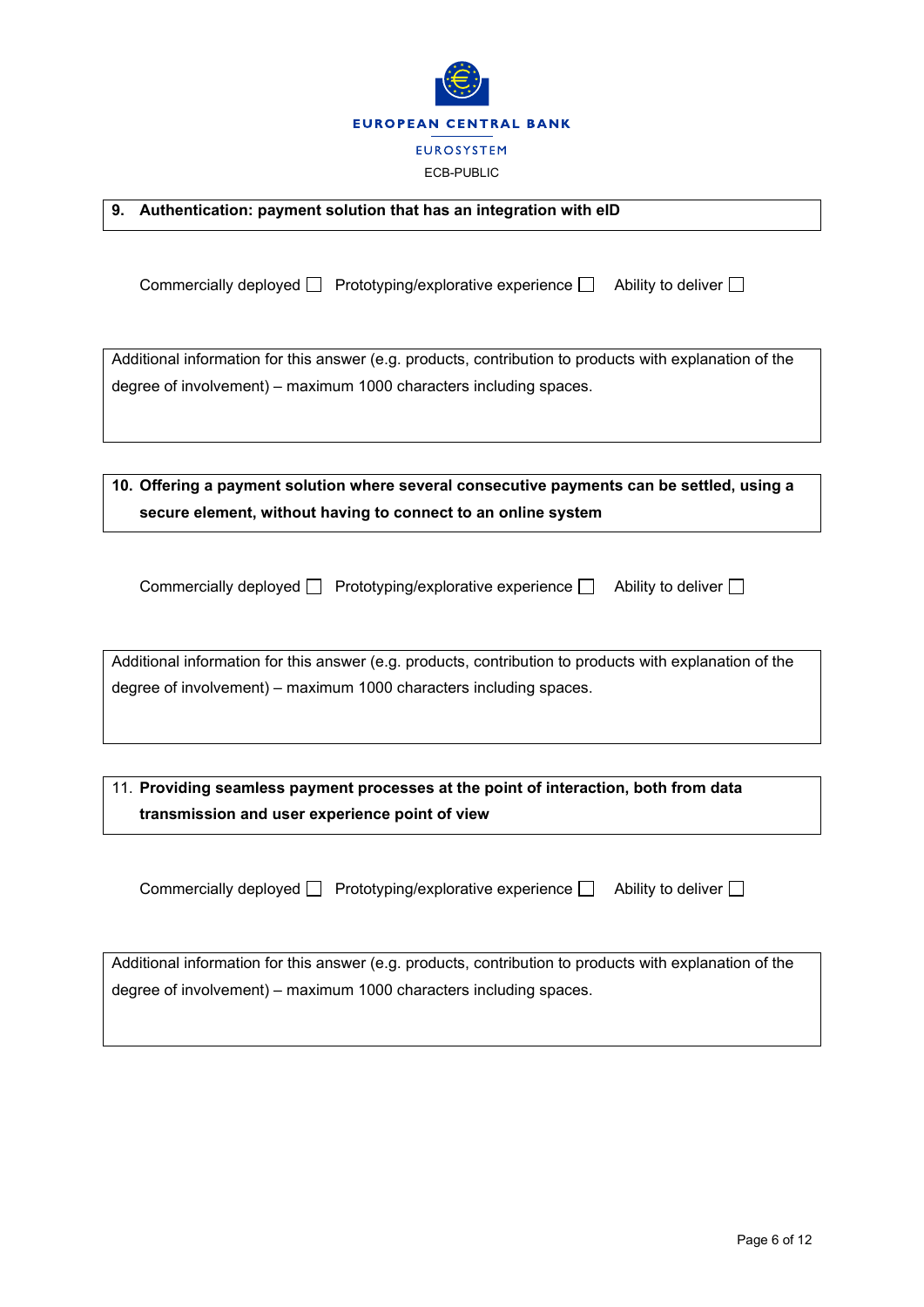

**12. Providing a developed strategy for local data storage** Commercially deployed  $\Box$  Prototyping/explorative experience  $\Box$  Ability to deliver  $\Box$ Additional information for this answer (e.g. products, contribution to products with explanation of the degree of involvement) – maximum 1000 characters including spaces. **13. Providing a developed cloud strategy for data storage** Commercially deployed  $\Box$  Prototyping/explorative experience  $\Box$  Ability to deliver  $\Box$ Additional information for this answer (e.g. products, contribution to products with explanation of the degree of involvement) – maximum 1000 characters including spaces. **14. Definition of a data storing and processing agreement between the merchant and the acquirer** Commercially deployed  $\Box$  Prototyping/explorative experience  $\Box$  Ability to deliver  $\Box$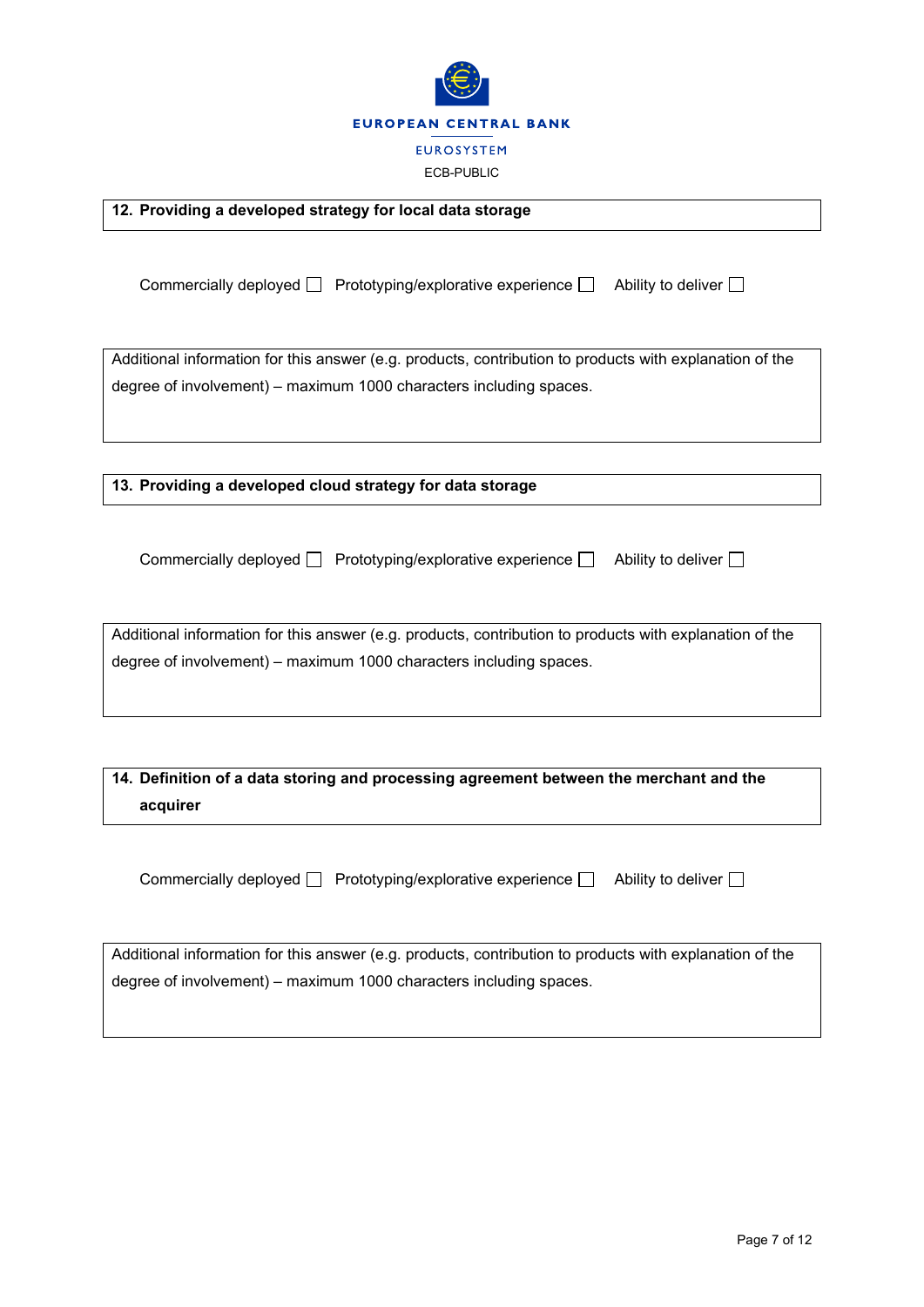

Commercially deployed  $\Box$  Prototyping/explorative experience  $\Box$  Ability to deliver  $\Box$ Additional information for this answer (e.g. products, contribution to products with explanation of the degree of involvement) – maximum 1000 characters including spaces.

**16. Offering a POI payment solution**

**15. Offering a P2P payment solution**

|  | Commercially deployed □ Prototyping/explorative experience □ Ability to deliver □ |  |
|--|-----------------------------------------------------------------------------------|--|
|--|-----------------------------------------------------------------------------------|--|

Additional information for this answer (e.g. products, contribution to products with explanation of the degree of involvement) – maximum 1000 characters including spaces.

**17. Offering a solution that can connect a non-card based digital euro account/wallet to an established POS terminal that is connected to a card payment infrastructure to process payments**

Commercially deployed  $\Box$  Prototyping/explorative experience  $\Box$  Ability to deliver  $\Box$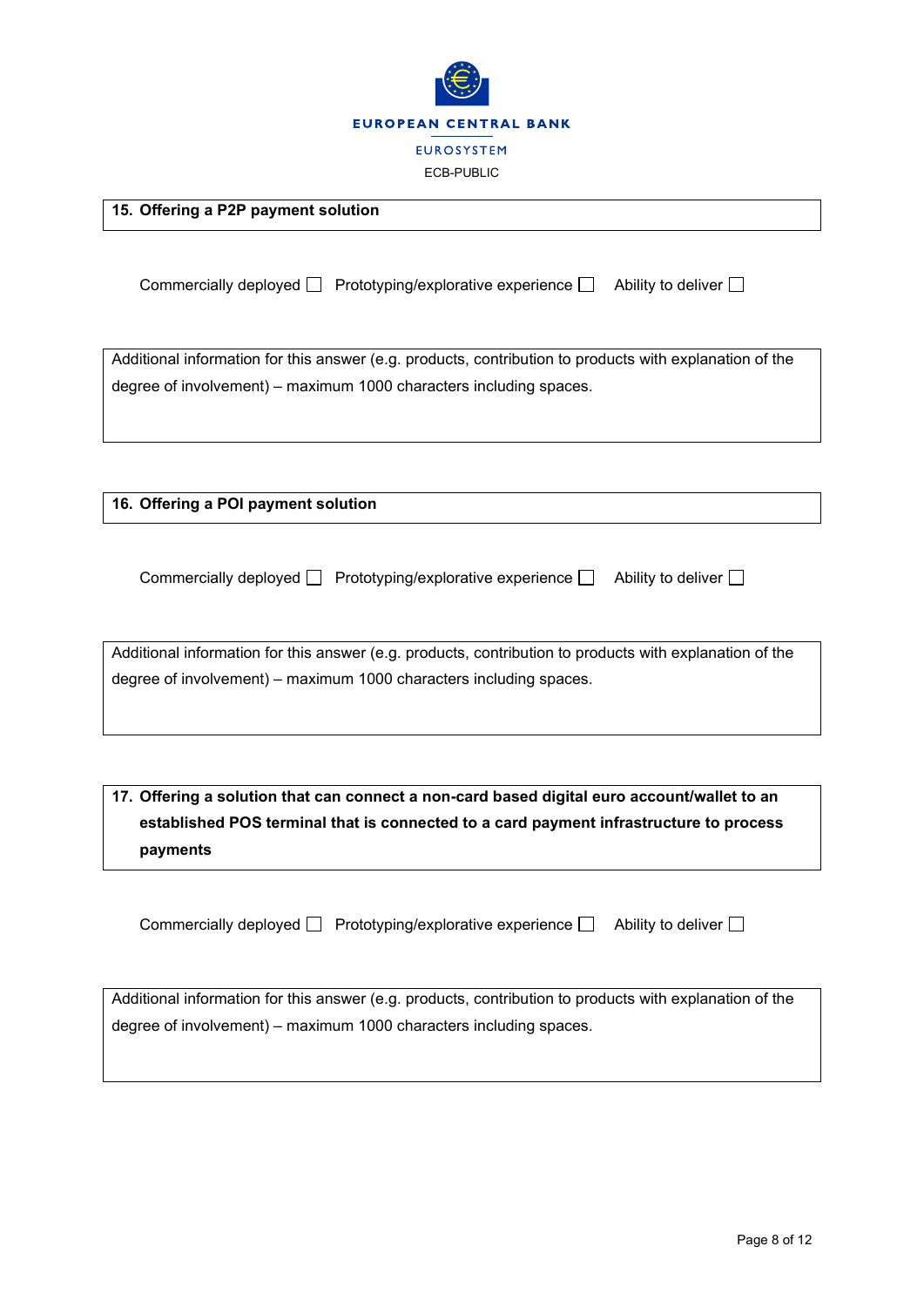

**18. Offering payment wallets to users**

Commercially deployed  $\Box$  Prototyping/explorative experience  $\Box$  Ability to deliver  $\Box$ Additional information for this answer (e.g. products, contribution to products with explanation of the degree of involvement) – maximum 1000 characters including spaces. **19. Offering a payment solution based on QR-codes** Commercially deployed  $\Box$  Prototyping/explorative experience  $\Box$  Ability to deliver  $\Box$ Additional information for this answer (e.g. products, contribution to products with explanation of the degree of involvement) – maximum 1000 characters including spaces. **20. Offering a payment solution based on some form of payment card**

Commercially deployed  $\Box$  Prototyping/explorative experience  $\Box$  Ability to deliver  $\Box$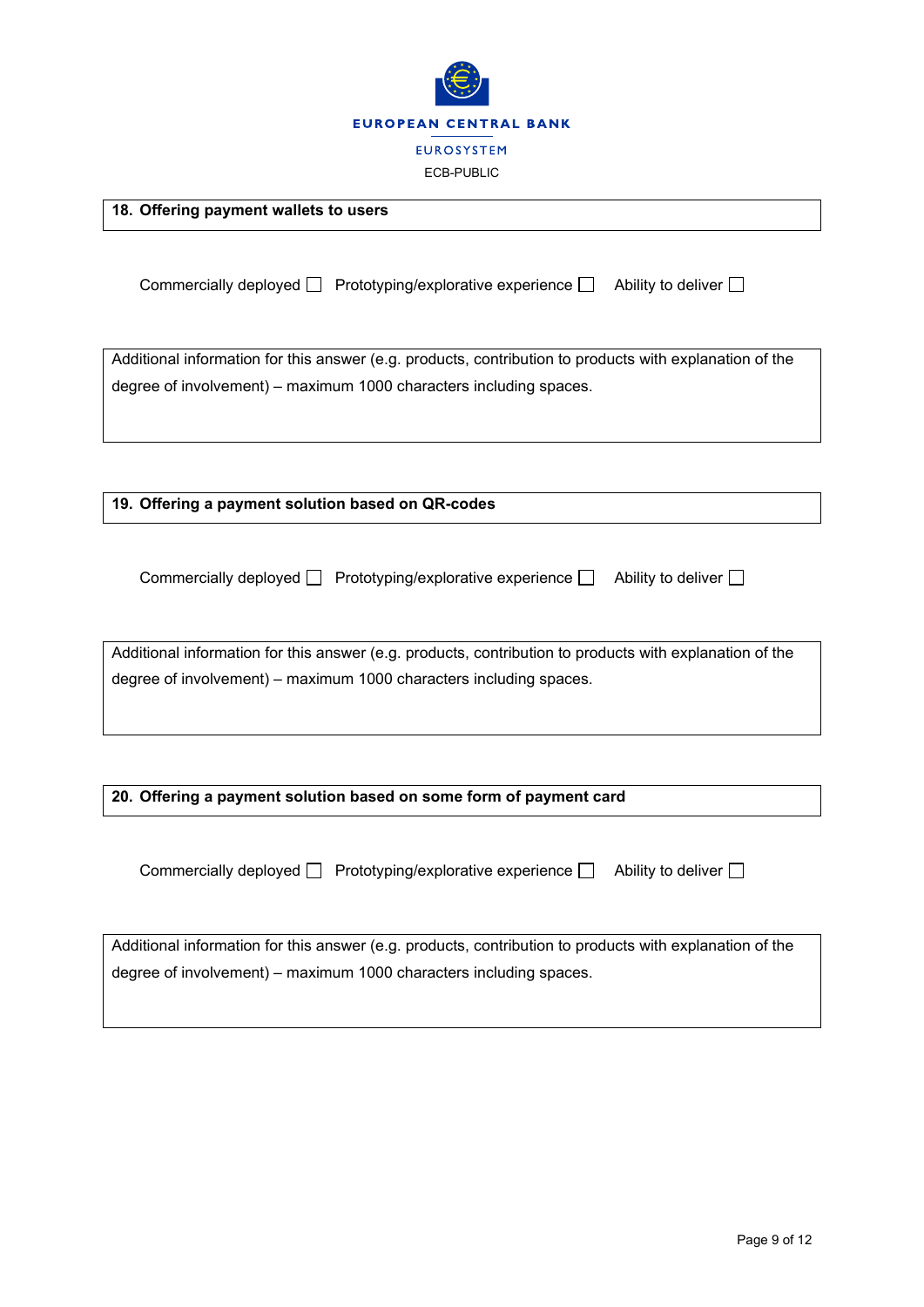

**21. Offering a payment solution based on NFC technology**

Commercially deployed  $\Box$  Prototyping/explorative experience  $\Box$  Ability to deliver  $\Box$ 

Additional information for this answer (e.g. products, contribution to products with explanation of the degree of involvement) – maximum 1000 characters including spaces.

**22. Offering payment solutions involving host card emulation**

Commercially deployed  $\Box$  Prototyping/explorative experience  $\Box$  Ability to deliver  $\Box$ 

Additional information for this answer (e.g. products, contribution to products with explanation of the degree of involvement) – maximum 1000 characters including spaces.

**23. Offering omnichannel payments (e.g. app/wallet and web interface)**

Commercially deployed  $\Box$  Prototyping/explorative experience  $\Box$  Ability to deliver  $\Box$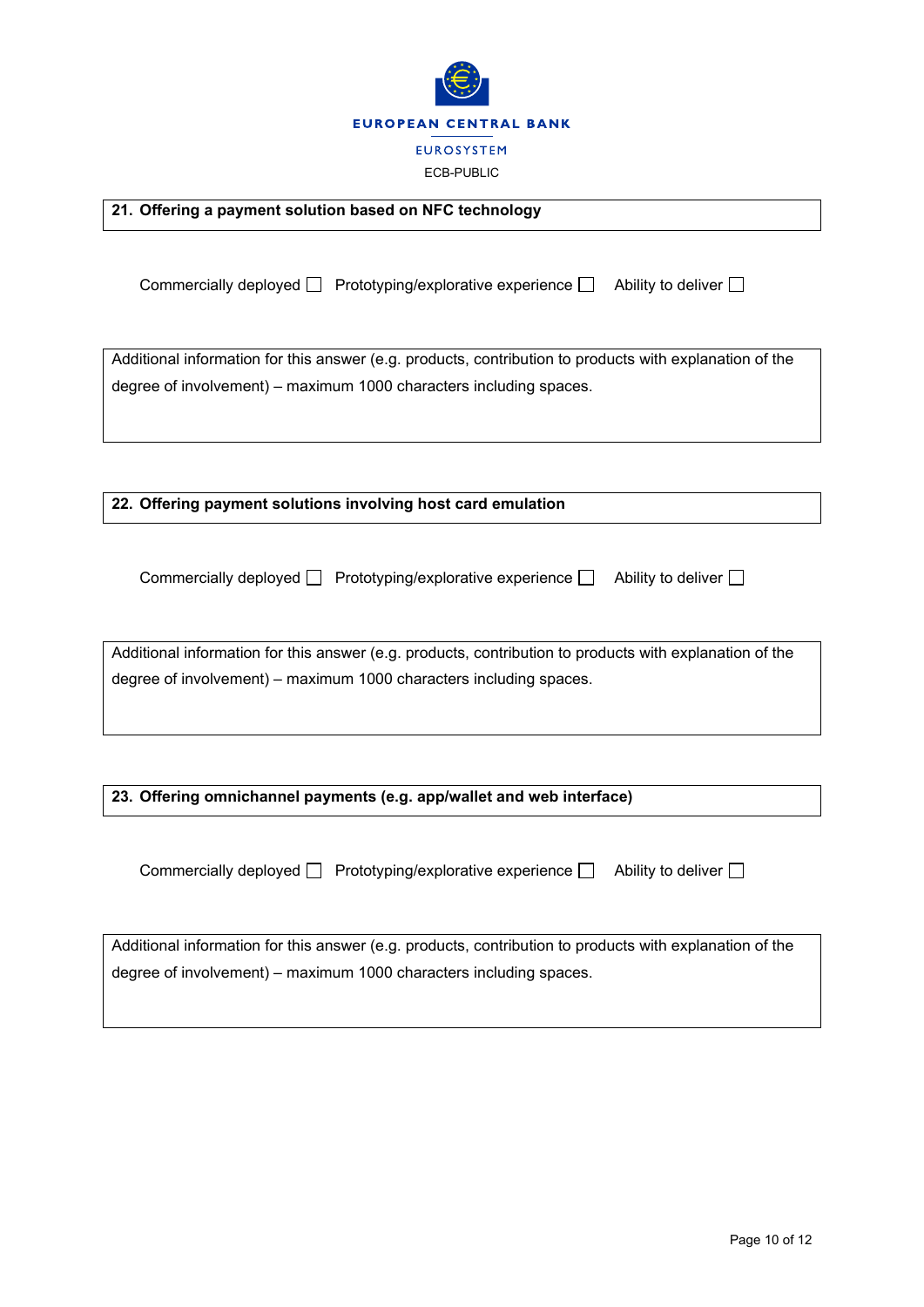

**24. Offering a payments acceptance solution for merchants**

Commercially deployed  $\Box$  Prototyping/explorative experience  $\Box$  Ability to deliver  $\Box$ Additional information for this answer (e.g. products, contribution to products with explanation of the degree of involvement) – maximum 1000 characters including spaces. **25. Offering a payment solution with pan-European reach** Commercially deployed  $\Box$  Prototyping/explorative experience  $\Box$  Ability to deliver  $\Box$ 

Additional information for this answer (e.g. products, contribution to products with explanation of the

26. **Offering a payment solution which accesses multiple payment accounts**

degree of involvement) – maximum 1000 characters including spaces.

Commercially deployed  $\Box$  Prototyping/explorative experience  $\Box$  Ability to deliver  $\Box$